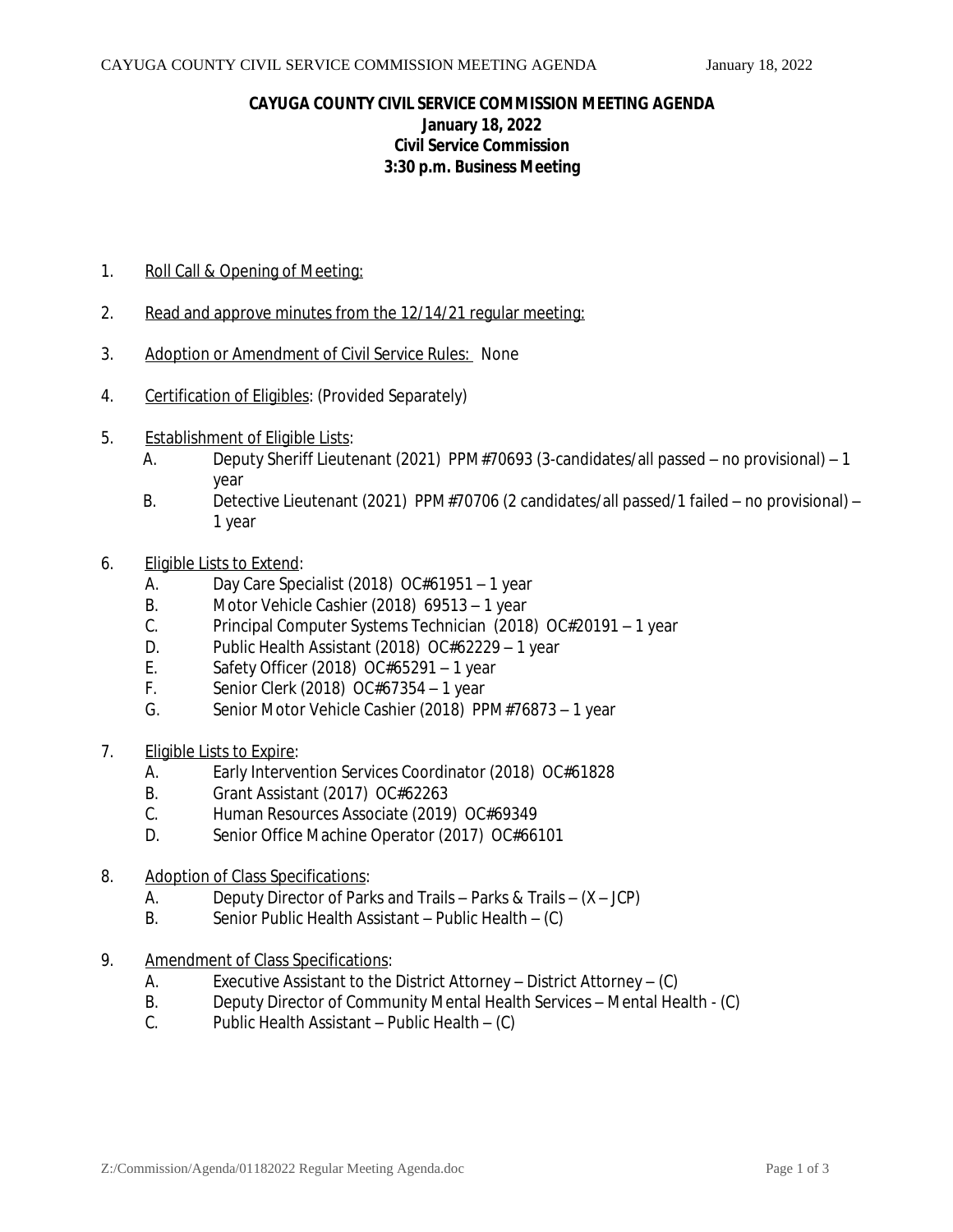- 10. New Position Duties Statements:
	- A. Confidential Investigator# District Attorney NC#
	- B. Motor Equipment Operator (Medium) Highway (NC)
	- C. Deputy Director of Parks and Trails Parks and Trails (X JCP)
	- D. Public Health Assistant Public Health (C)
	- E. Senior Public Health Assistant Public Health (NC)
	- F. Deputy Sheriff Sheriff's Department (C)
	- G. Identification Officer Sheriff's Department (C)<br>H. Court Security Officer\* Town of Brutus (NC)
	- Court Security Officer $*$  Town of Brutus (NC)
	- I. Building Inspector and Code Enforcement Officer\* (\*\*\*) Village of Union Springs (NC)
- 11. Exempt Class Review:
	- A. Administrative Assistant to the District Attorney District Attorney
	- B. Assistant District Attorney District Attorney
- 12. Job/Position Reclassification Questionnaire: None
- 13. Disciplinary Actions, Dismissals, Job Abolishment, Leaves of Absence, Reinstatements, Transfers:
	- A. Abolish Sub titles in Highway Department per NYSCS Tar Review (Provided Separately)
- 14. Consideration of Appeals:
	- A. Request to remove candidate from eligible list from 12/14/22 Commission meeting No appeal received.
	- B. Request to remove candidate from eligible list from 12/14/22 Commission meeting -No appeal received.
- 15. Upcoming Examination Schedule: (*provided separately*)
- 16. Communications received:
	- A. Request to remove candidate from eligible list.
	- B. Notification of waiver of probation periods
- 17. Miscellaneous:

A. Transfer of Function from County Treasurer to Finance Department completed

- 18. Deputy HR Administrators Report:
	- A. Diann Ferris, Cayuga County HR Administrator began on 1/3/22;
	- B. Mike Russell, HR Contractor contract expired 12/31/21;<br>C. Becoming acclimated to the new position, the team, and f
	- Becoming acclimated to the new position, the team, and fellow colleagues;
	- D. Update and dissemination of County COVID protocols;
	- E. Several employee and Union issues are being addressed with Counsel;
	- F. Job offers made for the Director of Community Services and the Commissioner of Social Services;
	- G. Electronic calendaring and request forms for HR/CS have been implemented.